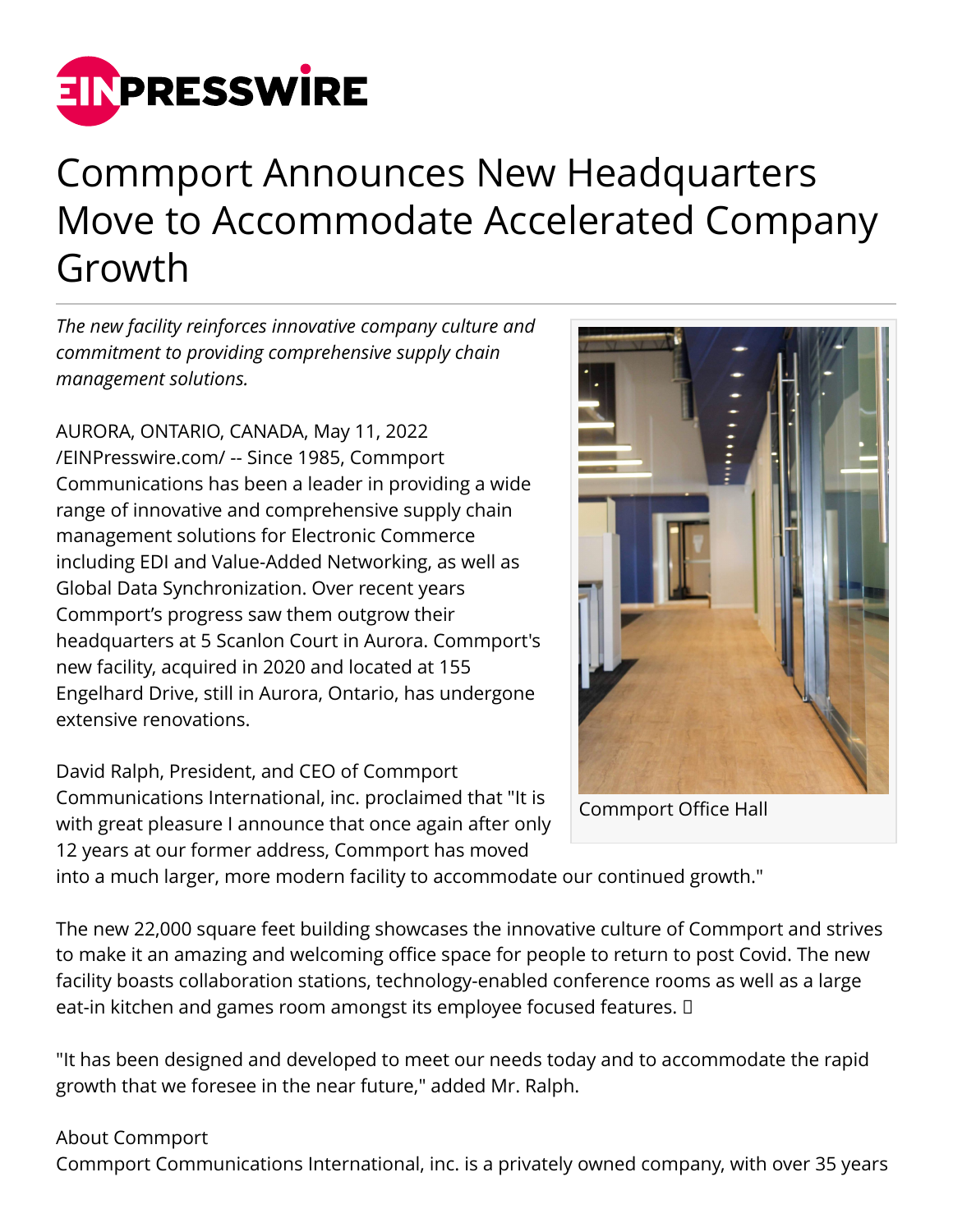of e-Commerce experience, servicing a variety of industries including healthcare, food service, retail, CPG, hardlines, and others. Commport is the only provider in the world positioned to deliver full-service [Value-Added](https://www.commport.com/value-added-network/) [Network \(VAN\)](https://www.commport.com/value-added-network/), [Electronic Data Interchange \(EDI\),](https://www.commport.com/commport-edi-service/) translation, and [Global Data Synchronization \(GDSN\)](https://www.commport.com/global_data_synchronization_network/) services to both the demand side and the supply side of trading partnerships.

For more information on our products and services contact – sales@commport.com Commport Communications International Inc 155 Engelhard Drive Aurora, Ontario L4G 3V1 Website: <https://www.commport.com/>

"

It is with great pleasure I announce that once again after only 12 years at our former address, Commport has moved into a much larger, more modern facility to accommodate our continued growth" *Dave Ralph*

Dave Ralph Commport Communications +1 905-727-6782 sales@commport.com Visit us on social media: [Facebook](https://www.facebook.com/CommportCommunications/) **[Twitter](https://twitter.com/commportcomm)** [LinkedIn](https://www.linkedin.com/company/commport-communication-international-inc/) **[Other](https://www.instagram.com/commportcommunications/?hl=en)** 



Commport Collaboration Station 1